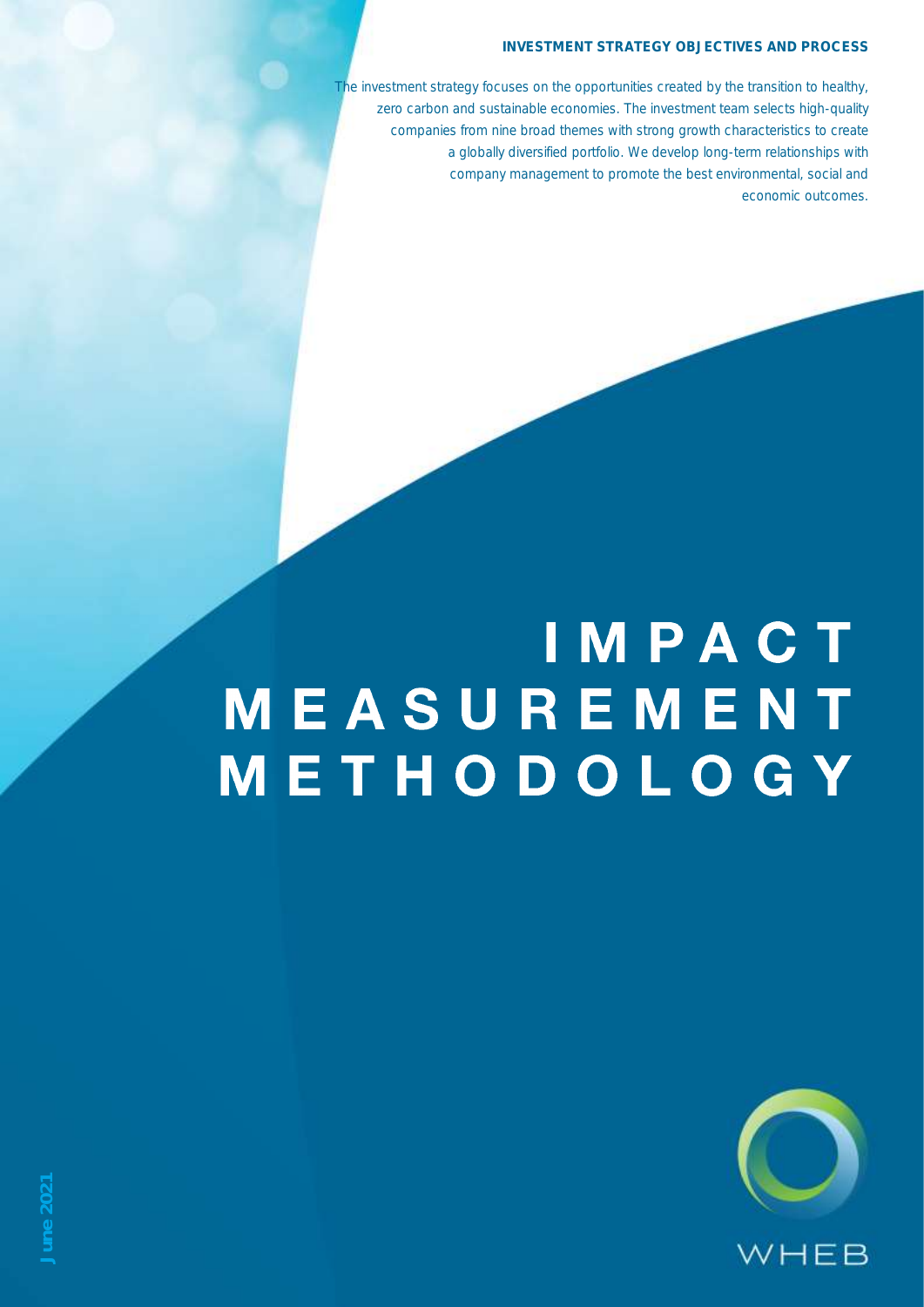

### Calculating impact

### Introduction

*This document describes the methodology that is used to collate and calculate the positive impact associated with*  **WHEB's investment strategy**. At its core, WHEB is an impact investor. All the investments made through our investment *strategy have positive social and/or environmental impact. By this we mean that we and funds with the intention to generate social and <sup>1</sup> . We subscribe to this definition of impact investing and believe, like others, that there are four core characteristics. These are detailed in*  the table below, with WHEB's approach in each of these areas also highlighted.

### Figure 1: Defining impact investing

| Core characteristics of impact investing <sup>2</sup>                                                                                                                                                         | <b>WHEB's approach</b>                                                                                                                                                                 |
|---------------------------------------------------------------------------------------------------------------------------------------------------------------------------------------------------------------|----------------------------------------------------------------------------------------------------------------------------------------------------------------------------------------|
| Intentionality: The intent of the investor to generate social<br>and/or environmental impact through investments is an essential<br>component of impact investing.                                            | Our intention is to deliver superior financial returns by<br>investing in companies that deliver social and/or<br>environmental value through their products and services.             |
| Investment with return expectations: Impact investments are<br>expected to generate a financial return on capital and, at a<br>minimum, to safeguard capital.                                                 | Our focus is on generating above market rate financial<br>returns for our investors.                                                                                                   |
| Range of return expectations and asset classes: Impact<br>investments generate returns that range from below market to<br>risk-adjusted market rate.                                                          | All our investments are intended to deliver superior risk-<br>adjusted market rates of return.                                                                                         |
| Impact measurement: A core tenet of impact investing is the<br>commitment of the investor to measure and report the social<br>and environmental performance and progress of underlying<br><i>investments.</i> | We are committed to measuring and reporting the positive<br>social and/or environmental impact of our investment funds.<br>In this document we set out our methodology for doing this. |

A fuller discussion of WHEB's definition and approach to impact investing is provided in 'Impact investing in listed equities - WHEB's perspective<sup>13</sup>

### **WHEB's investment themes and the UN Sustainable Development Goals**

*It is our belief that long-term social, demographic, environmental and resource challenges are reshaping the global economic landscape, creating new investment opportunities for companies providing solutions to these challenges, and growing risks for those sectors that deplete human and natural capital. Finance is a critical catalyst for this change and we aim to invest in companies that are both beneficiaries, and enablers, of a shift to a more sustainable global economy over the coming decades.*

WHEB's investment strategy covers five environmental and four social themes. These themes directly support seven of the UN's Sustainable Development Goals (SDGs). The positive impact of companies in each theme is assessed based *on a set of indicators that relate to the products or services that the company supplies. For example, the positive impact of companies in the Cleaner Energy theme is measured in terms of the MWhs of renewable energy that are generated. In Sustainable Transport, the impact is assessed in terms of how much the product or service reduces harmful air emissions (including CO2e) from transport. In Water Management, the impact is measured in terms of how many litres of contaminated water are treated.*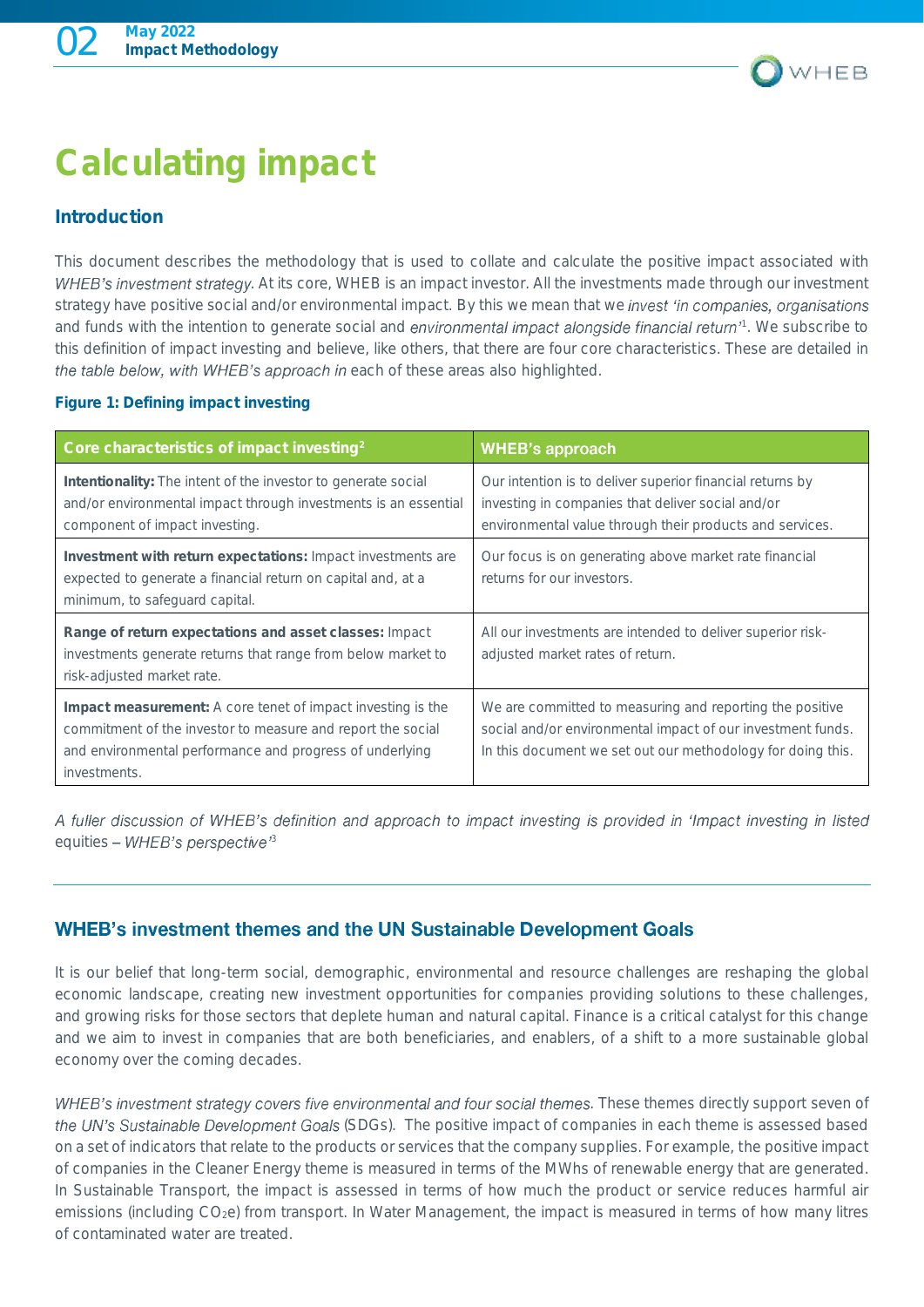*The selection of each indicator has been made primarily with reference to existing measurement indicators that are*  used in WHEB's investment process. We have also drawn from the work of others in supplementing this list of indicators. *This review included the reporting frameworks put forward by asset owners, research groups and other institutions.<sup>4</sup>*

WHEB



Figure 2: Mapping **WHEB's investment themes** to the UN SDGs and relevant indicators (covering 2020)

### The **'impact engine'** - assessing the impact of products and services

*Companies supply a vast range of products and services with differing levels of positive impact. In 2019, we introduced*  a new analytical tool to assess the overall *impact 'intensity'* of the products and services offered by companies. This *tool is intended to capture the different dimensions of positive impact that are created by products and services and builds upon existing frameworks in the market<sup>5</sup> . We revised the impact engine in 2021 and now have six questions covering three dimensions of impact: the importance of the outcomes, the change in the outcomes and the contribution to the outcomes.*

*These dimensions along with the six questions are displayed in figure 3.*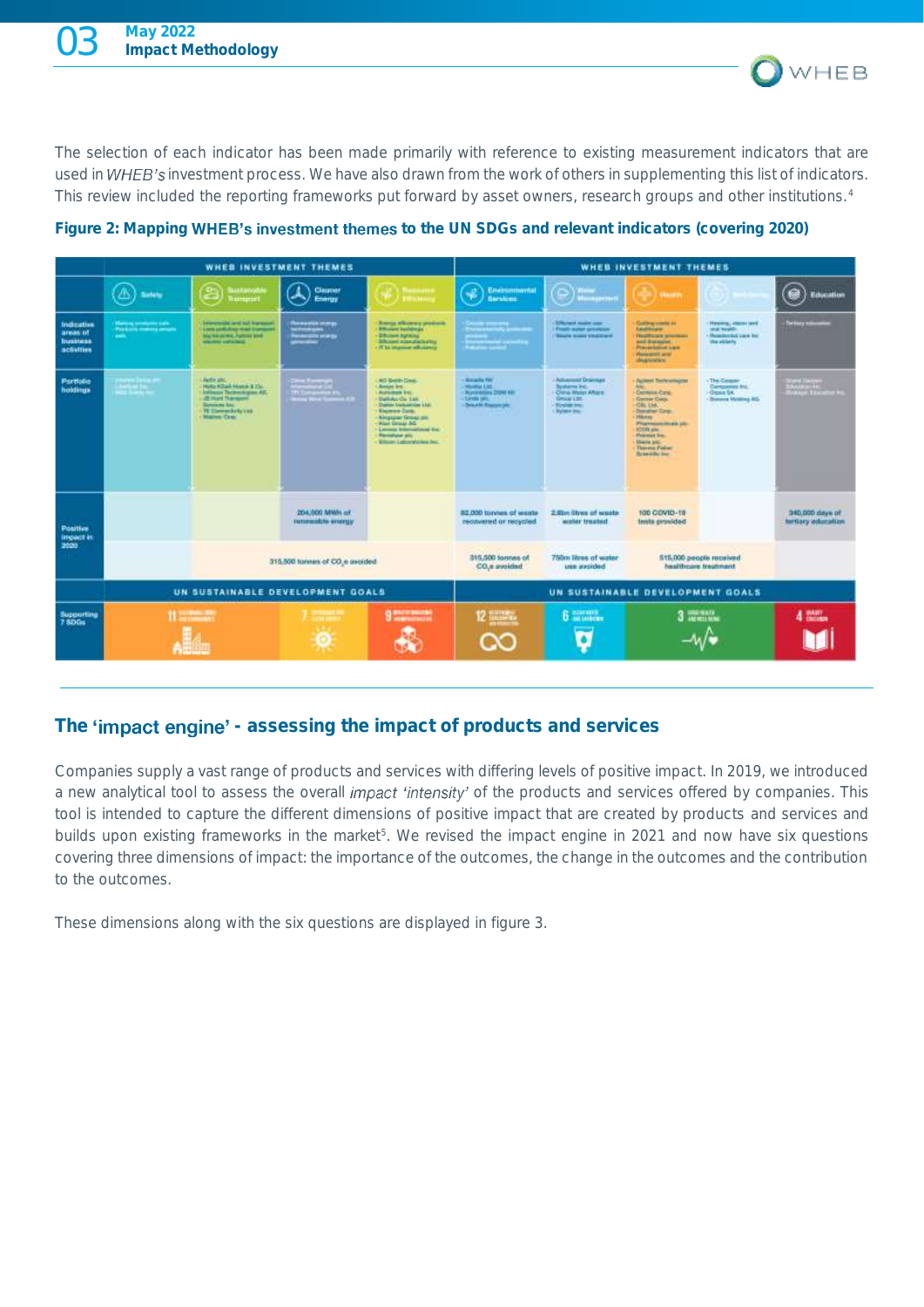### Figure 3: Dimensions of impact



WHEB

*Each question is assessed and given a score from one to three with three denoting a higher impact. The scores in each of the three dimensions are then multiplied and then the three scores added to give an impact factor which is then translated into a percentile score. This is then multiplied by the proportion of revenues attributable to that product/service to give an overall impact intensity score. Where companies have more than one category of product, the impact intensity is calculated separately and then summed to produce an overall impact intensity score for the company as a whole.*

### Figure 4: Calculating the impact engine score

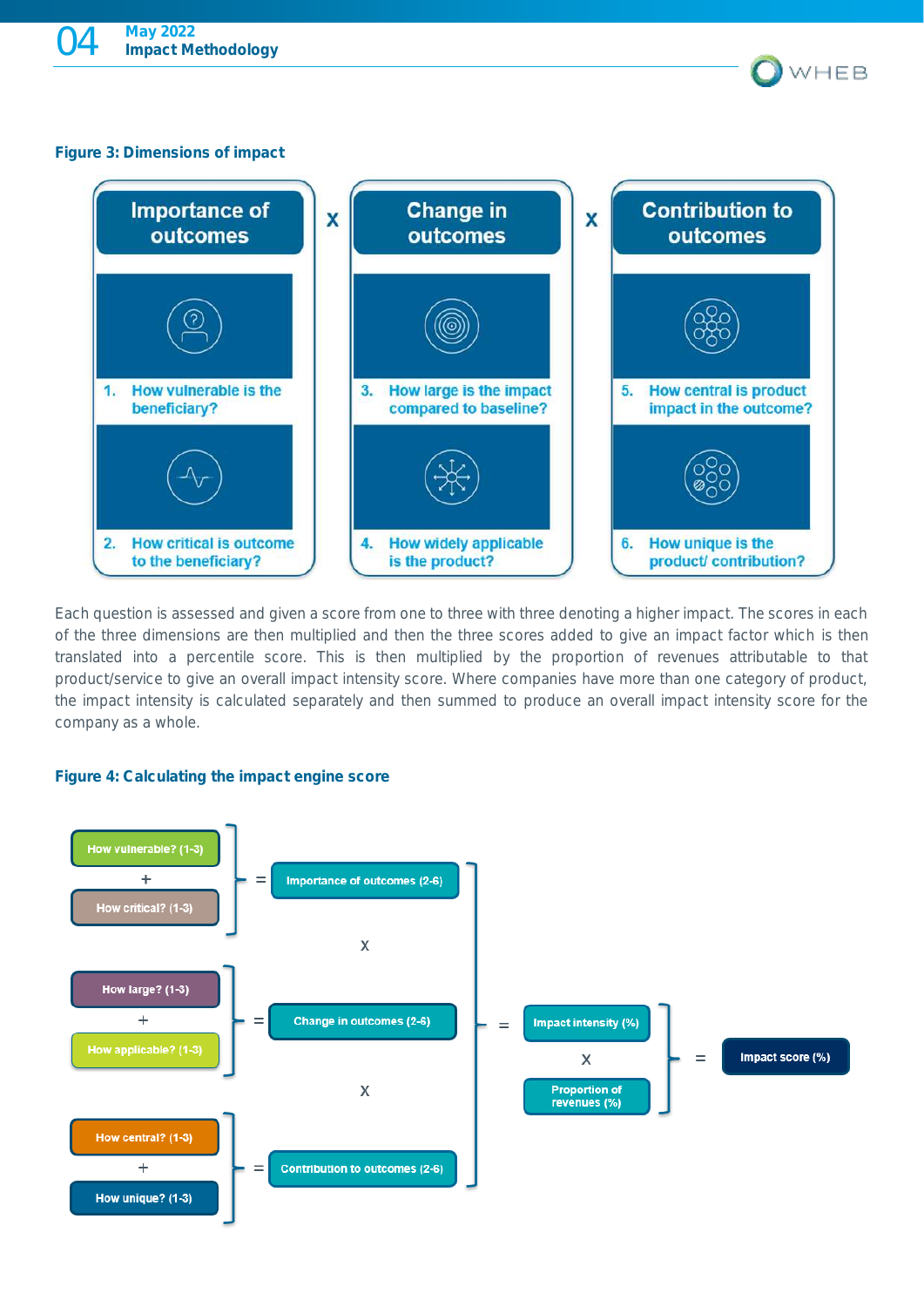

### Assessing the quality of company policies and practices

*In addition to the impact of the products/services provided by our portfolio companies (what* they do*), the WHEB investment process also assesses the fundamental quality of a company's policies and operational performance (how* they do it*). The analysis considers five aspects of business operations: market attractiveness, competitive position,*  value-chain operations, management quality and growth strategy and gives each a score which adds up to the 'WHEB *-100. In assessing the fundamental quality of each aspect, we consider a range of measures*  relating to both financial and environmental, social and governance ("ESG") management and performance.

*Figure 5 below illustrates the overall mapping of portfolio holdings in WHEB's investment strategy as at the end of 2019* with the impact intensity score on the x-axis and the quality scores plotted on the y axis. Our ambition is to ensure that *over time, the portfolio as a whole is composed of higher quality and higher impact businesses. This would be evidenced through a migration towards the top right quadrant.*



### Figure 5: Mapping company quality and impact (as at 31/12/2020)

### Calculating company impact

As described above, WHEB's investment process involves collecting data on the positive impact associated with the *products and services sold by companies in the strategy. Many companies publish information on the product/service impact without collating this on a company-wide basis. In some cases, companies may collate data, but do not report it on an annual basis. Others may not report this data at all, or it may be in a format that is not possible to aggregate.* 

Where data is made available by the company, we use this data to calculate the impact of a company's products over *the period that the stock was held in the portfolio. For example, if a company is held in the portfolio for only six months,*  we will calculate the company's impact over this period.

In a significant number of cases, the data provided by companies may be incomplete or unclear. Where this is case, we *contact the company to clarify these issues. This quality assurance process typically involves clarifying the timeframe or baseline used by the company in generating the data. We also request information on the reliability of the data. For example, has the data been audited by a credible third party and/or has the underlying methodology been published? We may also triangulate the data using third party data sources to corroborate data points.*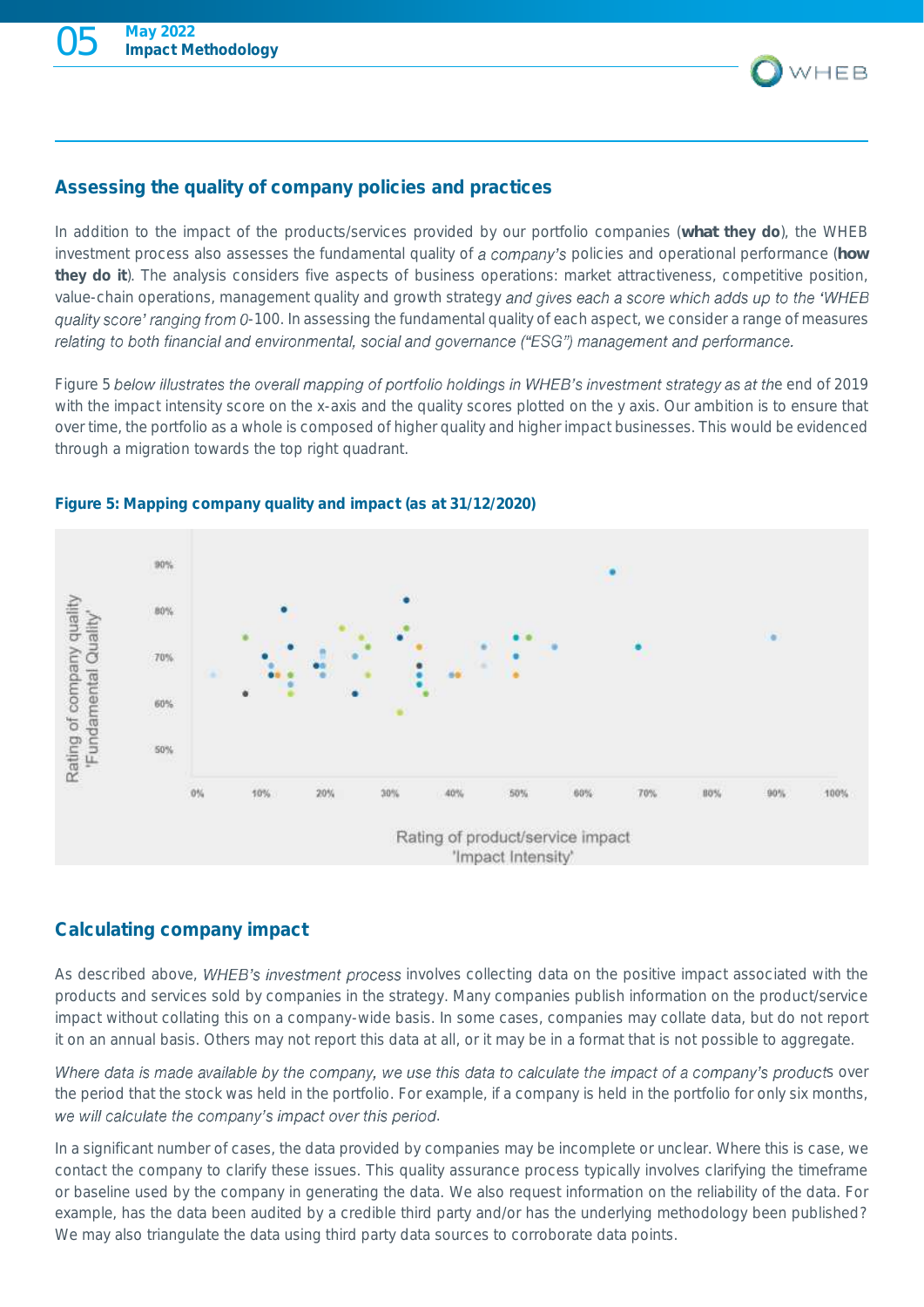

*Where companies do not self-report complete datasets, we use a variety of estimation methodologies to determine company level impact.* 

- *In some cases, we have been able to use data that is reported by peer companies as a proxy. If we know the product-level impact, we can estimate company level impact based on the number of products or services that are sold.*
- *Where peer data is not available, we may be able to estimate impact by using information on the market share that a company has, and then using this to estimate the number of products sold.*
- *Where none of the above applies, we exclude the company from the analysis.*

*The decision-tree in Figure 6 below illustrates how we select the best method for calculating company impact data.* 

# **Choose appropriate** Exclude company<br>rom impact imalys Calculate % of metric attributable to the h etrics to determin sharsholding in the or the portfolio value

### Figure 6: Calculating company impact

### Further calculations and assumptions

*Impact data that we receive from companies may need to go through a series of additional steps in order to be used in*  reported impact metrics for the fund. Depending on the data reported by companies, these additional steps can include:

• Converting from electricity saved into tCO2e avoided (or vice-versa)*: Some companies report the amount of*  electricity that the company's products save in a year in MWhs. We can convert this data into tCO<sub>2</sub>e by analysing the company's geographical sales and using grid carbon intensity metrics of the different geographies to calculate *an overall blended carbon intensity per MWh of electricity saved<sup>6</sup> .*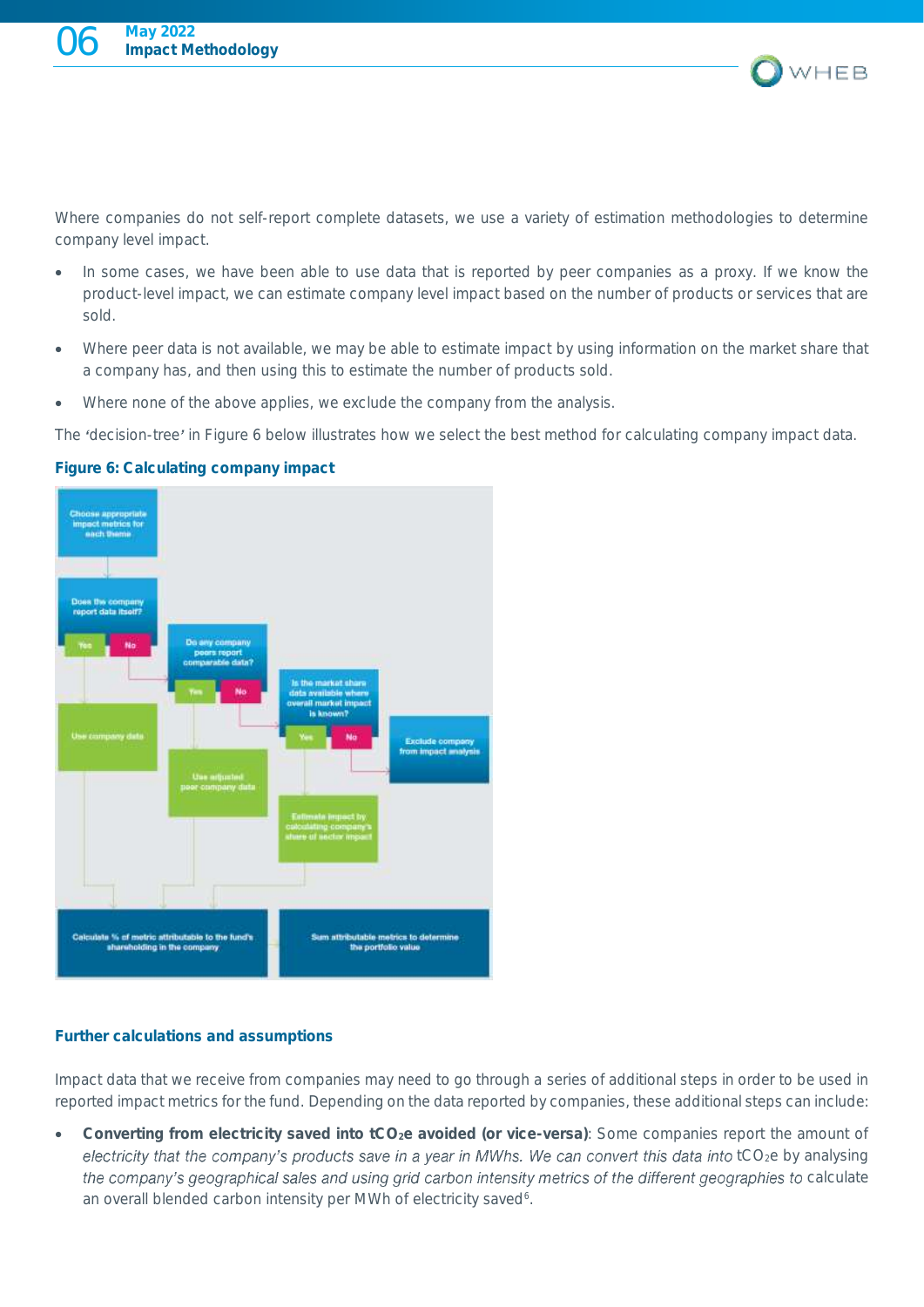

- Impact data across the lifespan of the product*: Instead of reporting data on an annual basis, some companies may report impact metrics on a whole of life basis for a product or for periods of more than one year. In these cases, we use data on the expected lifespan of the products and assume that the savings are equally weighted across the period.*
- Capacity factors*: For some products, the rated capacity may not actually equate to the real-world performance. For example, wind-turbines do not operate at 100% of their capacity. We therefore use average capacity factors for the different technologies to calculate the real-world operational characteristics of the equipment<sup>7</sup> .*

*In cases where we estimate impact data based on peers or market share data, we also make a variety of assumptions in order to calculate the impact data. These assumptions can include:*

- Baseline assumptions: A key assumption relates to the 'baseline' that we use to assess the positive impact *generated by the product in question. Ideally, the baseline should relate to the average performance of an equivalent product or service available for sale on the market. For example, in assessing the positive impact associated with hybrid or battery electric vehicles (BEVs), we consider the tCO<sub>2</sub>e that are avoided by using the hybrid or BEV rather than an alternative new vehicle with average carbon emissions<sup>8</sup> . The difference between the two is the avoided tCO2e that we attribute to the hybrid or BEV. In practice, this data may not always be available. Where this is the case, we may rely on alternative sources. In the vehicle example above, the baseline we use might, for example, be*  the average emissions of a car on the road<sup>9</sup>.
- Number of products/services*: Where the company does not self-report the numbers of products/services, we*  rely on proxies provided by the company or on market data or estimates. For example, for companies that own *hospitals or care homes, we source data on the number of beds in these facilities, but not on the number of patients or residents per year which is likely to be considerably more. In some cases, we also rely on overall revenue figures*  for particular product segments. We then make an assumption about the average cost of an individual product unit *in order to calculate an estimate of the number of products sold in an annual period.*
- Share of impact*: As equity investors, we often invest in companies that sit in the value-chain and deliver products or services to other companies. These other companies are then responsible for delivering the final product or service that generates the positive impact. While there is a risk of double-counting (see below), we typically attribute the full positive impact of the end product to component suppliers. However, where there is clear evidence of double-counting, we have adjusted impact numbers to eliminate this.*
- Variety of product models*: Many of the businesses that we invest in manufacture a large and sometimes very large – number of products. Given the complexity involved, we do not attempt to model and calculate the impacts associated with each of the different model types. Instead, we attempt to group products into broad categories and make an assumption about the average positive impact associated with the product group. We often receive input from the company in question in making these assumptions.*

*In 2020 this methodology was peer-reviewed by the Carbon Trust and found to be properly prepared on the basis of reasonable assumptions and estimations and formulated in line with recognised international best practises for impact reporting. For further information please see the Carbon Trust statement at the end of this methodology document.*

*In addition, in subsequent years the data reported in the WHEB impact report has been reviewed by the Carbon Trust. These reviews found that our approach was* and that the data used 'is of reasonable quality'. Please see WHEB's impact reports (available at <https://impact.whebgroup.com/impact-reports/>*) for further information.* 

### Calculating the impact of the strategy

*Having calculated the positive impact over the year that is associated with the products and services of each company,*  we then calculate the positive impact associated with the investment strategy's specific holding in the company. The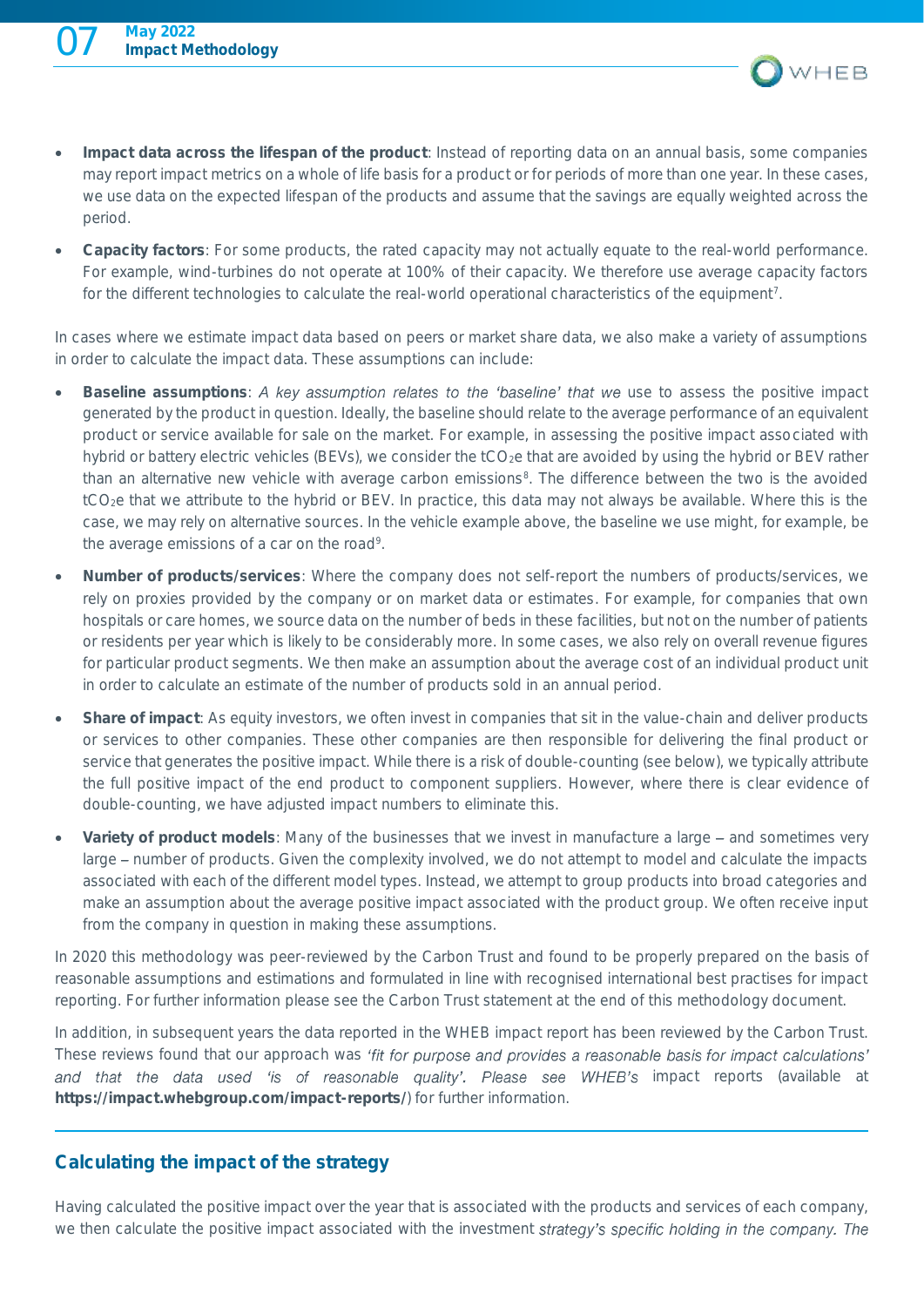

*total positive impact of the company is multiplied by the fraction of the company total enterprise value including cash (EVIC)<sup>10</sup> that is owned in the strategy at the end of the calendar year. This gives the positive impact associated with the*  strategy's investment in that company.

*The positive contributions from each company are then grouped according to the mapping illustrated in Figure 2 and summed to give the total impact of the strategy on each indicator. This data is then converted into impact per pound (£) of investment by dividing by the amount of money in the strategy. It is this data that underpins the 'impact calculator'.*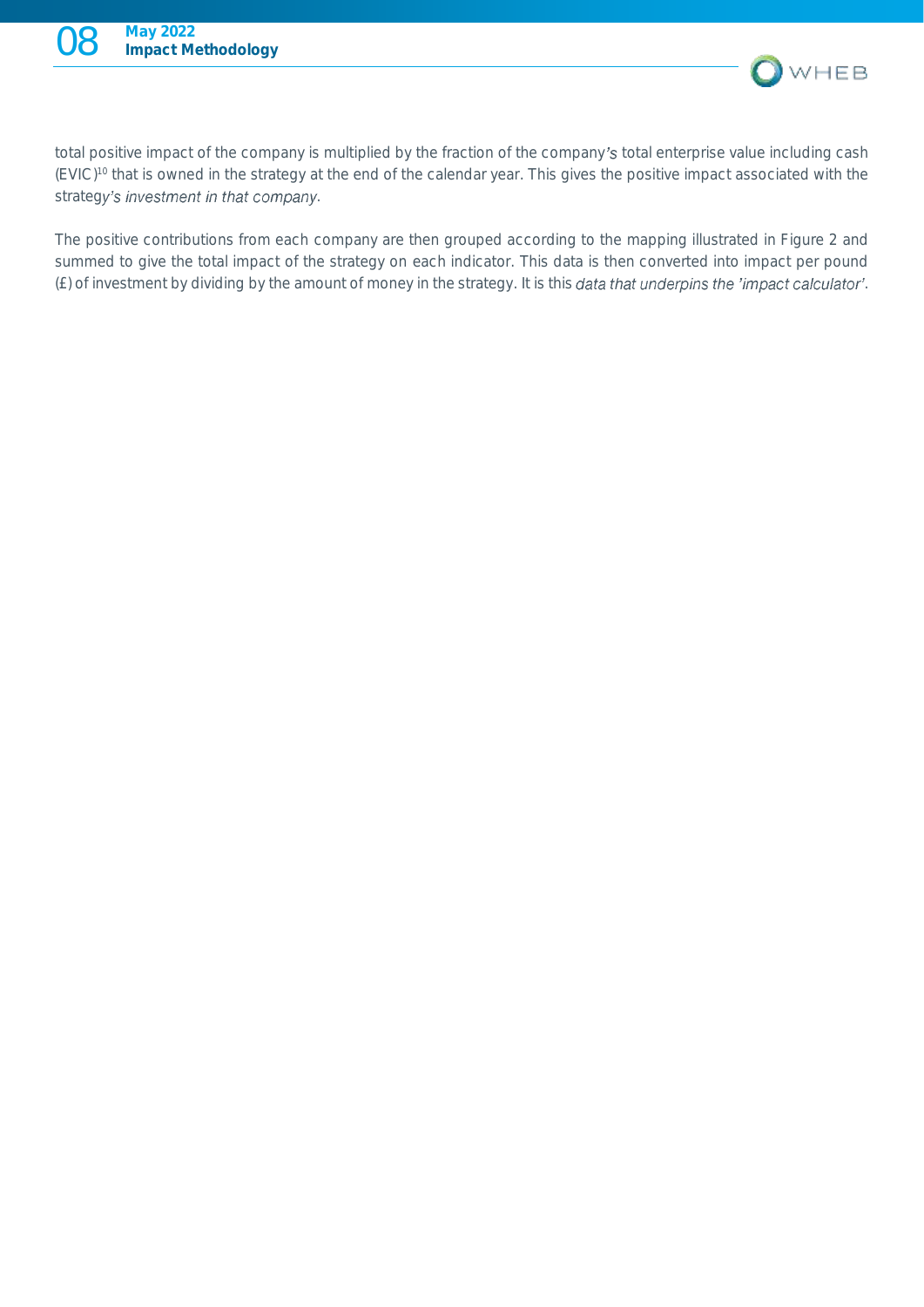

### Figure 7: The 2019 impact calculator (covering calendar year 2019)

The positive impact associated with owning £1m in WHEB's investment strategy in 2019



An interactive version of this impact calculator is available at www.impact.whebgroup.com/impact-calculator/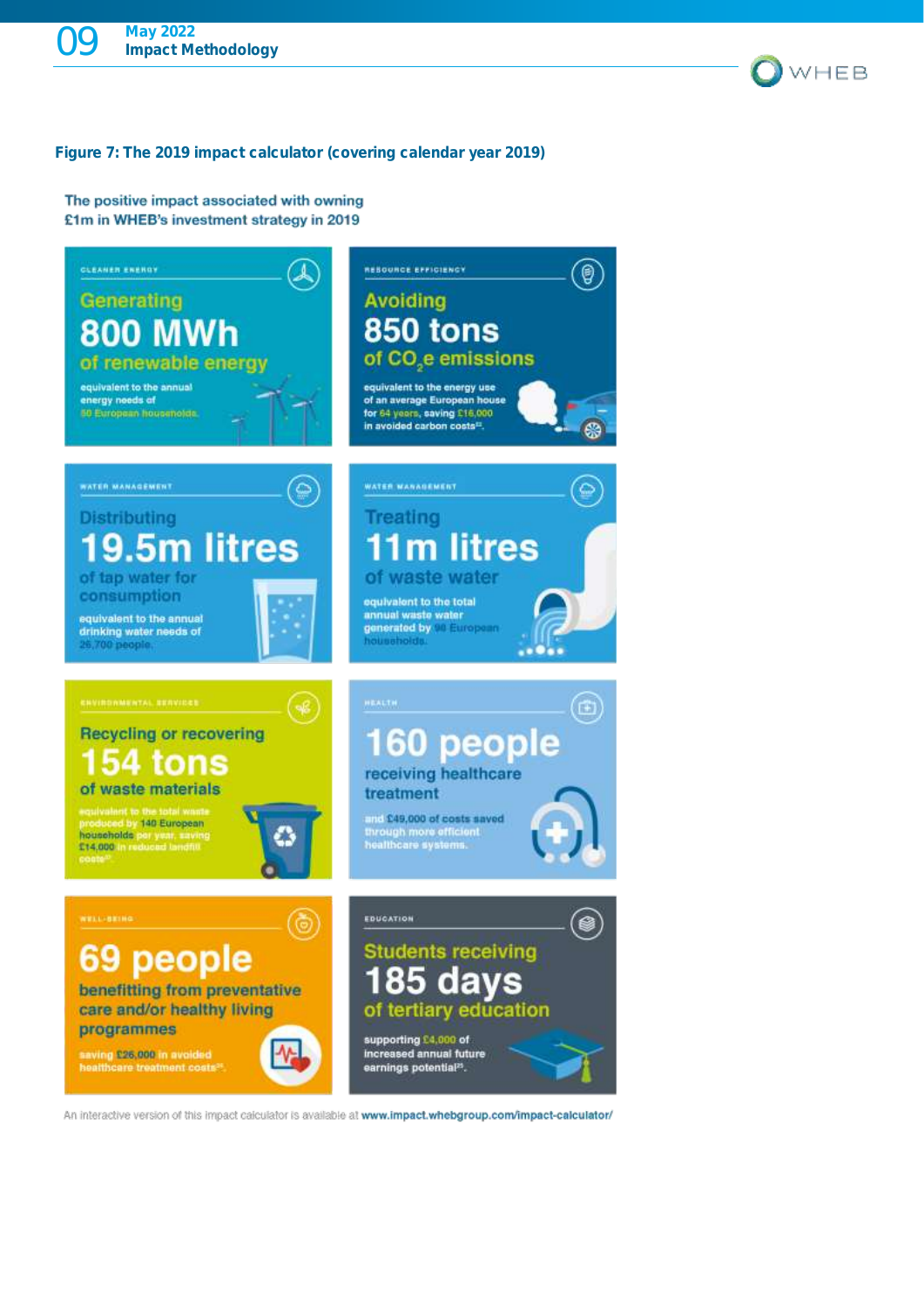

### Avoided emissions in context

*Delivering economic development that is sustainable requires the use of technologies and business models that have a significantly lower environmental footprint than has previously been the case. These technologies provide a critical contribution in reducing the negative environmental impacts associated with the global economy. However, while a necessary condition, enabling technologies do not on their own make a sufficient contribution to ensure sustainable development. The avoided emissions they generate come from the delta between legacy technologies and businesses and the new approaches that replace them. They arise from a relative improvement in emissions compared to a business as usual (BAU) scenario. This relative improvement is not the same as an absolute reduction in environmental damage.*

*Understanding the role played by enabling technologies in avoiding emissions is important, in our view. It is equally critical, however, to recognise that on their own, avoided emissions are an inadequate framework to deliver a zero carbon and more sustainable economy. Alongside the measurement of avoided emissions, we also need to understand absolute levels of emissions. Ultimately it is these absolute levels that will determine whether development is genuinely sustainable.*

### Impact 'ownership'

*It is also important to make clear that, as investors, neither WHEB, nor our clients 'own' the positive impact associated* with investments in the WHEB strategy. In a real sense, it is not even 'owned' by the companies that WHEB invests in. *It is visible instead in the impact of the ultimate user of the product or service; the owner of the electric vehicle, the homeowner who buys renewable power or the hospital that delivers life-saving therapies. These are the individuals or institutions that generate the positive impact by using products and services supplied by investee companies.*

As managers of our clients' money, our role is to ensure that these assets are invested in a way that enables and is aligned with these positive outcomes. WHEB's Impact Calculator is a tool that is intended to connect investors with the *positive role their money plays by illustrating how a given investment is associated with a range of positive real-world impacts.* 

### Weaknesses in the data

*The quality and accuracy of the final strategy-level metrics are ultimately determined by the quality of the underlying data. Several methodological challenges remain in calculating strategy-level impact data. We describe four in Figure 8*  that we have experienced in our work. We have also provided an assessment of the challenge and the likely impact on *accuracy of the data.*

### Figure 8: Sources of weakness in the data

| Weakness     | <b>Estimated effect on</b> | Explanation                                                                           |
|--------------|----------------------------|---------------------------------------------------------------------------------------|
|              | impact measurement         |                                                                                       |
| Underlying   | Medium                     | We rely on company reported data. However, this data is likely to be based on         |
| data quality |                            | estimations and assumptions. As part of the process of data review undertaken by      |
|              |                            | the Carbon Trust, all data included in the report is assessed for its completeness,   |
|              |                            | consistency, reproducibility, data source reliability and its time period and         |
|              |                            | geographical match. We believe that this process has helped to significantly improve  |
|              |                            | the quality of underlying data. However, we believe that sources of errors in company |
|              |                            | reported data remain a source of potential errors in reported data.                   |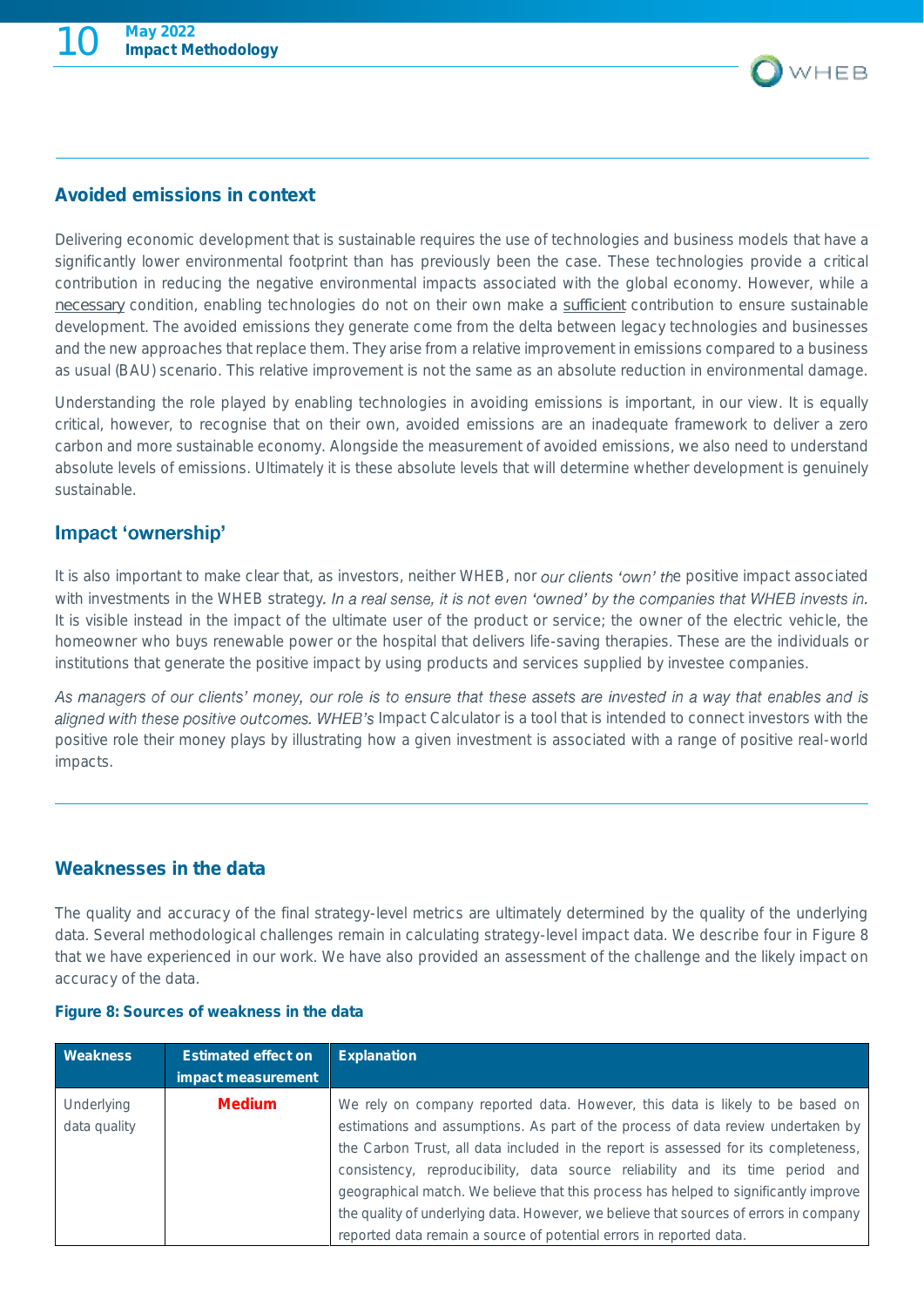

| <b>Baseline</b><br>selection | High | The selection of an appropriate baseline is clearly critical in assessing the extent of<br>positive change created by a product or service. Our preferred approach is to<br>compare the performance of the product or service against a baseline which reflects<br>the performance associated with the most widely used alternative available for sale<br>on the market <sup>11</sup> .                       |
|------------------------------|------|---------------------------------------------------------------------------------------------------------------------------------------------------------------------------------------------------------------------------------------------------------------------------------------------------------------------------------------------------------------------------------------------------------------|
| Double-<br>counting          | Low  | 'Double counting' occurs when a positive impact is counted twice (or more) along a<br>product's value-chain. For example, counting the positive impact from the operation<br>of a wind turbine while also crediting positive impact to the manufacturer of their<br>turbines. In our view, the actual effect is likely to be limited at a portfolio level given<br>the strategy's wide end market dispersion. |
| Time-frames                  | Low  | Companies report data at different times of the year. Inevitably therefore the impact<br>calculation is based on a mix of data from one year and the following year. In practice,<br>however, year on year changes are usually modest and the effect we believe is<br>therefore likely to be minimal.                                                                                                         |

*We have no doubt that there are other sources of error in our calculations, but believe the above are the principal ones.*  We will continue to refine our methodology and work with investee companies to improve the quality of the data that *they report on their impact.* 

### Reporting and transparency

*We report quarterly on changes to the portfolio map (Figure 5) as part of our regular reporting to clients. These reports are publicly available from the WHEB website<sup>12</sup> . Quantitative impact data has also been published in an annual Impact report since 2017<sup>13</sup>. Additional information on the WHEB investment strategy including how it supports the UN Sustainable Development Goals and examples of engagement with portfolio companies are available from our Impact website<sup>14</sup> .*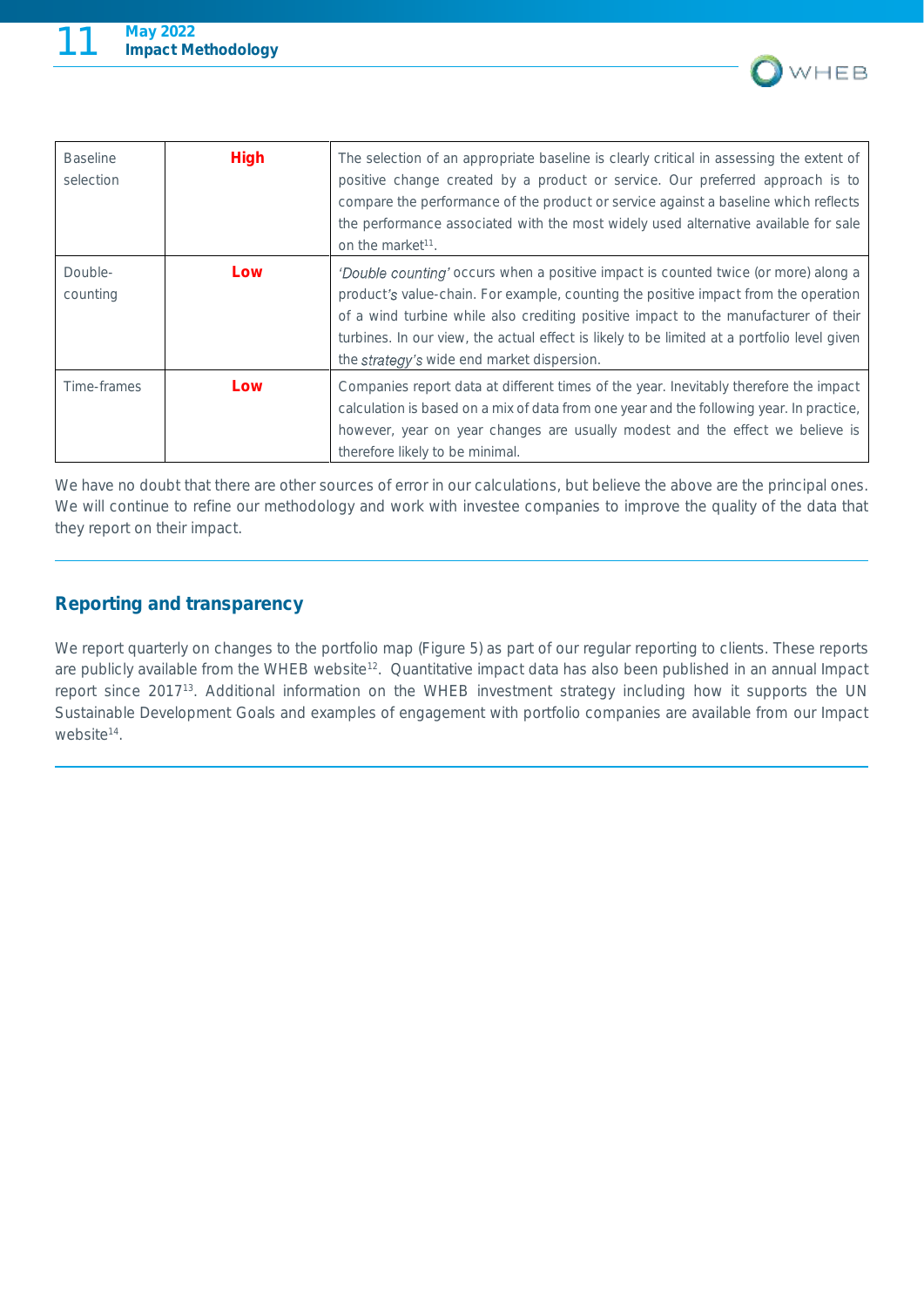

|                                                                                                                                                                                                                                         | CARBON        |
|-----------------------------------------------------------------------------------------------------------------------------------------------------------------------------------------------------------------------------------------|---------------|
|                                                                                                                                                                                                                                         | <b>TRUST</b>  |
|                                                                                                                                                                                                                                         |               |
| Seb Beloe,                                                                                                                                                                                                                              |               |
| Partner, Head of Research                                                                                                                                                                                                               |               |
| WHEB Asset Management LLP<br>7 Cavendish Square,                                                                                                                                                                                        |               |
| London,                                                                                                                                                                                                                                 |               |
| W1G OPE.                                                                                                                                                                                                                                |               |
| United Kingdom                                                                                                                                                                                                                          | 14th May 2020 |
|                                                                                                                                                                                                                                         |               |
| WHEB Asset Management LLP's Impact Measurement Methodology - Peer Review                                                                                                                                                                |               |
| Dear Seb,                                                                                                                                                                                                                               |               |
|                                                                                                                                                                                                                                         |               |
| The Carbon Trust has conducted a peer review of WHEB LLP's Impact Measurement Methodology ('The<br>Methodology'). The purpose of the peer review was to provide WHEB LLP with the Carbon Trust's<br>opinion on whether the Methodology: |               |
|                                                                                                                                                                                                                                         |               |
| is likely to result in an accurate impact report of their investments; and<br>٠                                                                                                                                                         |               |
| • is based on reasonable assumptions and estimations; and                                                                                                                                                                               |               |
| is formulated in line with recognised international best practices for impact reporting.                                                                                                                                                |               |
| In order to reach its opinion, the Carbon Trust reviewed the Methodology against the following<br>standards and guidance:                                                                                                               |               |
| • The Avoided Emissions Framework (AEF) by Mission Innovation                                                                                                                                                                           |               |
| • Recent reports by Platform Carbon Accounting Financials (PCAF)                                                                                                                                                                        |               |
| • Impact Investing Market Map by UN Principles for Responsible Investing (UNPRI)<br>• IRIS+ by the Global Impact Investing Network (GIIN)                                                                                               |               |
| • Harmonized Framework for Impact Reporting by International Capital Market Association                                                                                                                                                 |               |
| (ICMA)                                                                                                                                                                                                                                  |               |
| Furthermore, the Carbon Trust drew on its sectoral expertise and professional judgement to review                                                                                                                                       |               |
| the assumptions and calculations and validity of the seven impact areas, namely:                                                                                                                                                        |               |
| 1. Clean Energy                                                                                                                                                                                                                         |               |
| 2. Resource Efficiency                                                                                                                                                                                                                  |               |
| 3. Sustainable Transport<br>4. Environmental Services                                                                                                                                                                                   |               |
| 5. Water Management                                                                                                                                                                                                                     |               |
| 6. Health                                                                                                                                                                                                                               |               |
| 7. Other: Safety, Well-being and Education                                                                                                                                                                                              |               |
|                                                                                                                                                                                                                                         |               |
|                                                                                                                                                                                                                                         |               |
| THE CARBON TRUST                                                                                                                                                                                                                        |               |
| 4th Floor Dorset House, 27-45 Stamford St, London SE1 9NT, UK                                                                                                                                                                           |               |
|                                                                                                                                                                                                                                         |               |
| T: +44 (0)20 7170 7000 F: +44 (0)20 7170 7020 www.carbontrust.com                                                                                                                                                                       |               |

OWHEB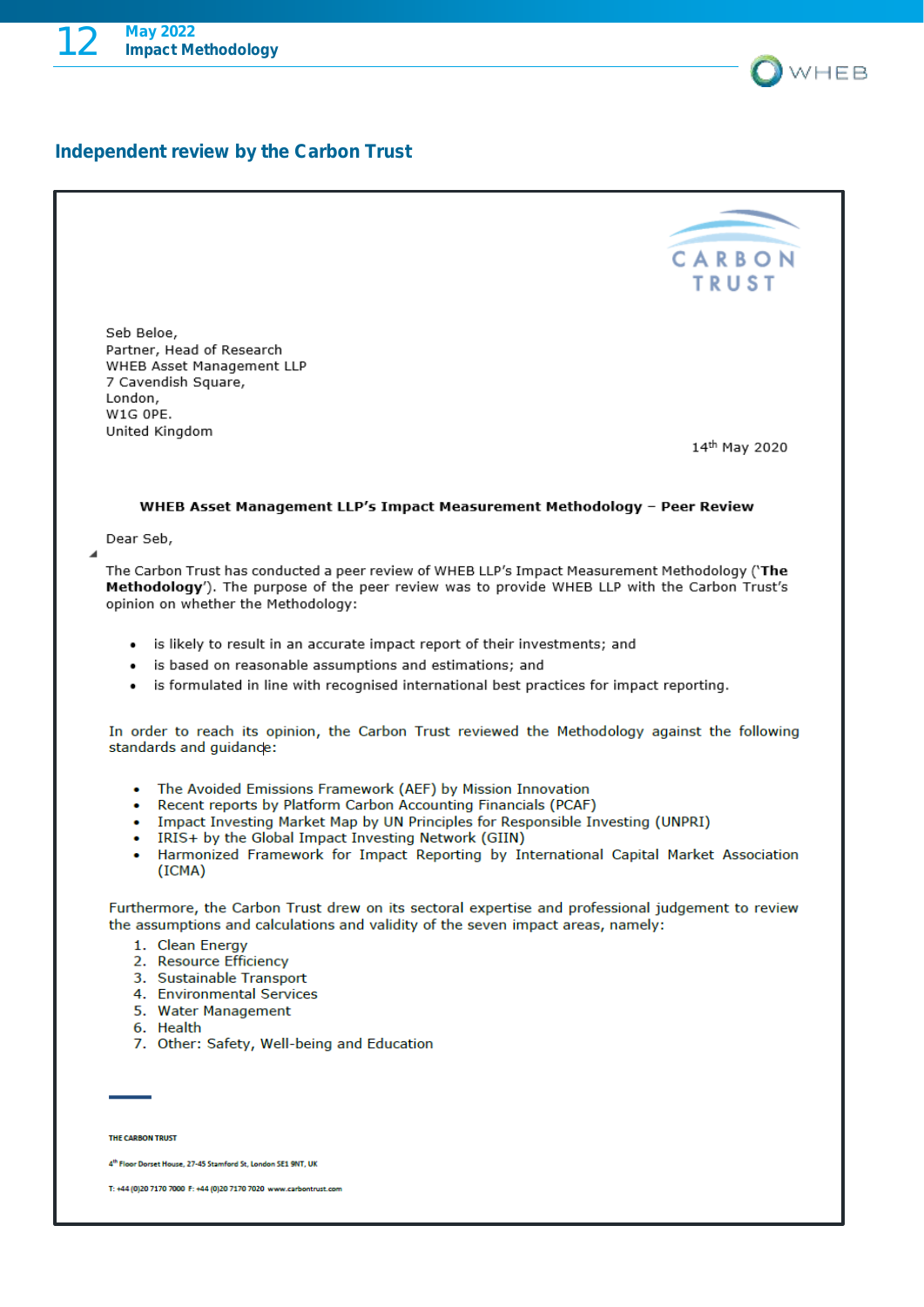

#### **Opinion Summary**

In the Carbon Trust's opinion, WHEB LLP's Impact Measurement Methodology is properly prepared on the basis of reasonable assumptions and estimations and is formulated in line with recognised international best practises for impact reporting. Furthermore, based on our examination of the Methodology and sectoral calculations, nothing has come to our attention which causes us to believe that its use would not provide a reasonable basis for the production of an annual impact report.

For and on behalf of The Carbon Trust,

**Morgan Jones Head of Assurance** 

THE CARBON TRUST

4<sup>th</sup> Floor Dorset House, 27-45 Stamford St, London SE1 9NT

T: +44 (0)20 7170 7000 F: +44 (0)20 7170 7020 www.carbontrust.com

The Carbon Trust (registered no. 04190230) is a private company limited by guarantee,<br>registered in England and Wales at 4th Floor Dorset House, 27-45 Stamford Street, London SE1 9NT, UK

*<sup>1</sup>* <http://www.thegiin.org/cgi-bin/iowa/resources/about/index.html#2>

*2 Ibid*

<sup>3</sup> 'Impact investing in listed equities - WHEB's perspective', WHEB, 2021 (<https://impact.whebgroup.com/white-papers/>)

*<sup>4</sup> Particularly helpful in this regard were the papers produced by among others, the Working Group of Dutch financial institutions and companies (*[https://www.dnb.nl/en/binaries/SDG%20Impact%20Measurement%20FINAL%20DRAFT\\_tcm47-](https://www.dnb.nl/en/binaries/SDG%20Impact%20Measurement%20FINAL%20DRAFT_tcm47-363128.PDF?2018020717) [363128.PDF?2018020717](https://www.dnb.nl/en/binaries/SDG%20Impact%20Measurement%20FINAL%20DRAFT_tcm47-363128.PDF?2018020717)), the University of Cambridge's Institute for Sustainability Leadership *(*<https://www.cisl.cam.ac.uk/publications/publication-pdfs/impact-report.pdf>*) and reports by EQ Investors and Tribe Impact Capital.*

*5 In particular we have used the frameworks developed by the Impact Management Project (*<https://impactmanagementproject.com/>*) and the Future Fit Foundation (*<https://futurefitbusiness.org/>*)*